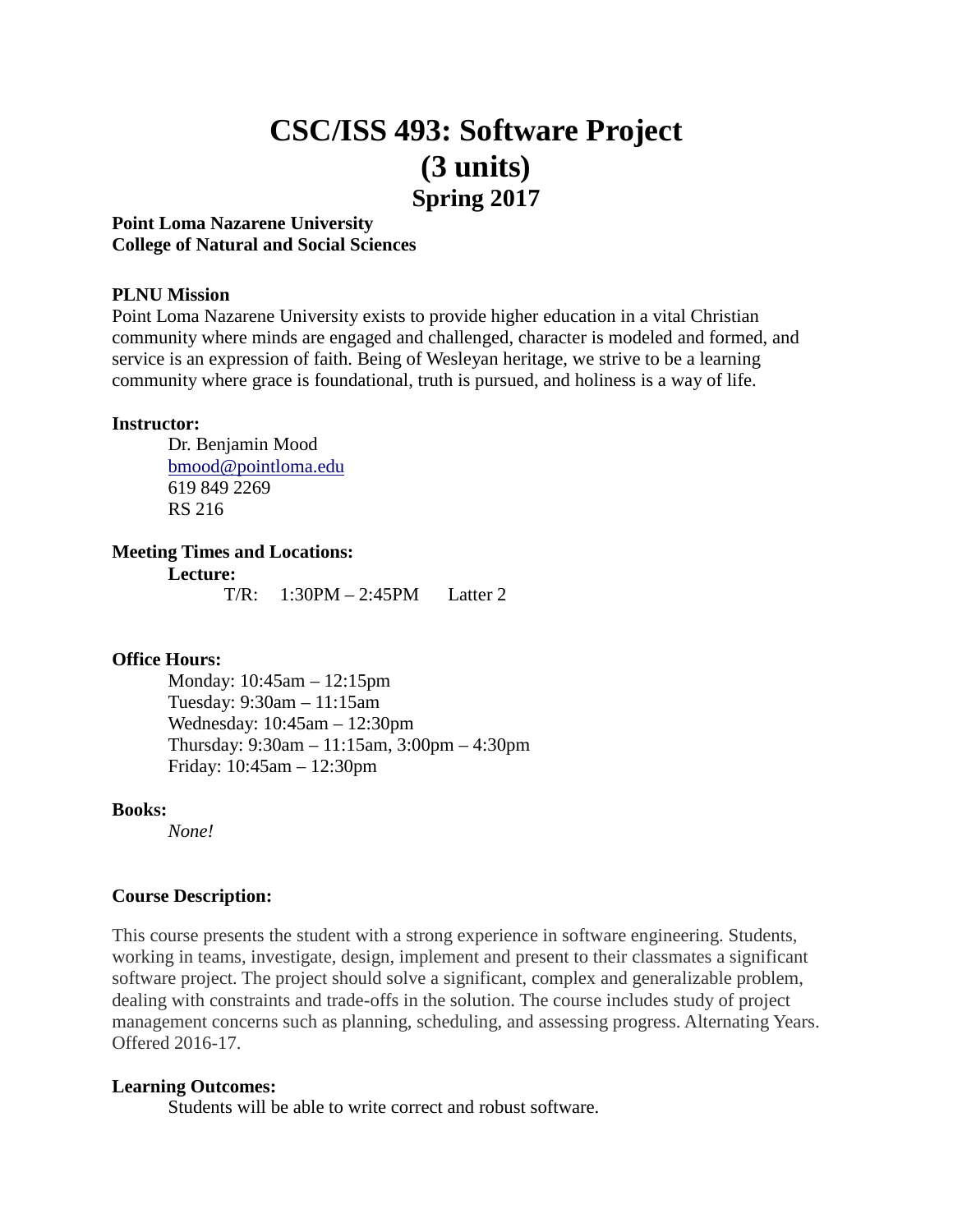Students will analyze the interaction between hardware and software. Students will be able to apply their technical knowledge to solve problems. Students will be able to speak about their work with precision, clarity and organization. Students will be able to write about their work with precision, clarity and organization. Students will collaborate effectively in teams. Students will be able to gather relevant information, examine information and form a

conclusion based on that information.

Students will be able to understand and create arguments supported by quantitative evidence, and they can clearly communicate those arguments in a variety of formats.

# **Department Mission:**

The Mathematical, Information, and Computer Sciences department at Point Loma Nazarene University is committed to maintaining a curriculum that provides its students with the tools to be productive, the passion to continue learning, and Christian perspectives to provide a basis for making sound value judgments.

#### **Course Information:**

**Missed Classes:** Missed classes due to PLNU activities (i.e., sports teams, choirs, etc), will not count against students. It is the student's responsibility to inform the professor of when they will be gone. "unexcused" absences will count against your grade (see project grading).

**Late work & Exams**: I am not planning on accepting late work. Missed exams, due to unforeseen life events, can be made up.

**Warmup Project:** There will be a one-and-a-half-week warmup project before we start a large semester project.

**Project:** Each person in the class will be assigned to a team and will work with that team. Part of the grade for the project is based on the project's completion and part on you doing your part on the project. GIT, our version control system, keeps track of who has worked on which files in the project.

**Presentation**: Each person will be in charge of giving a presentation about their team's project, what it is, where it is going, who is doing what, current problems, etc.

**Final:** It is scheduled for Thursday of Finals week at 1:30pm. There will be an assignment due during the final period.

**Cheating:** Do not copy another student's work on the warmup Project. For the main project you may copy at your leisure.

**Cell Phones & Laptops:** Don't use cell phones in class.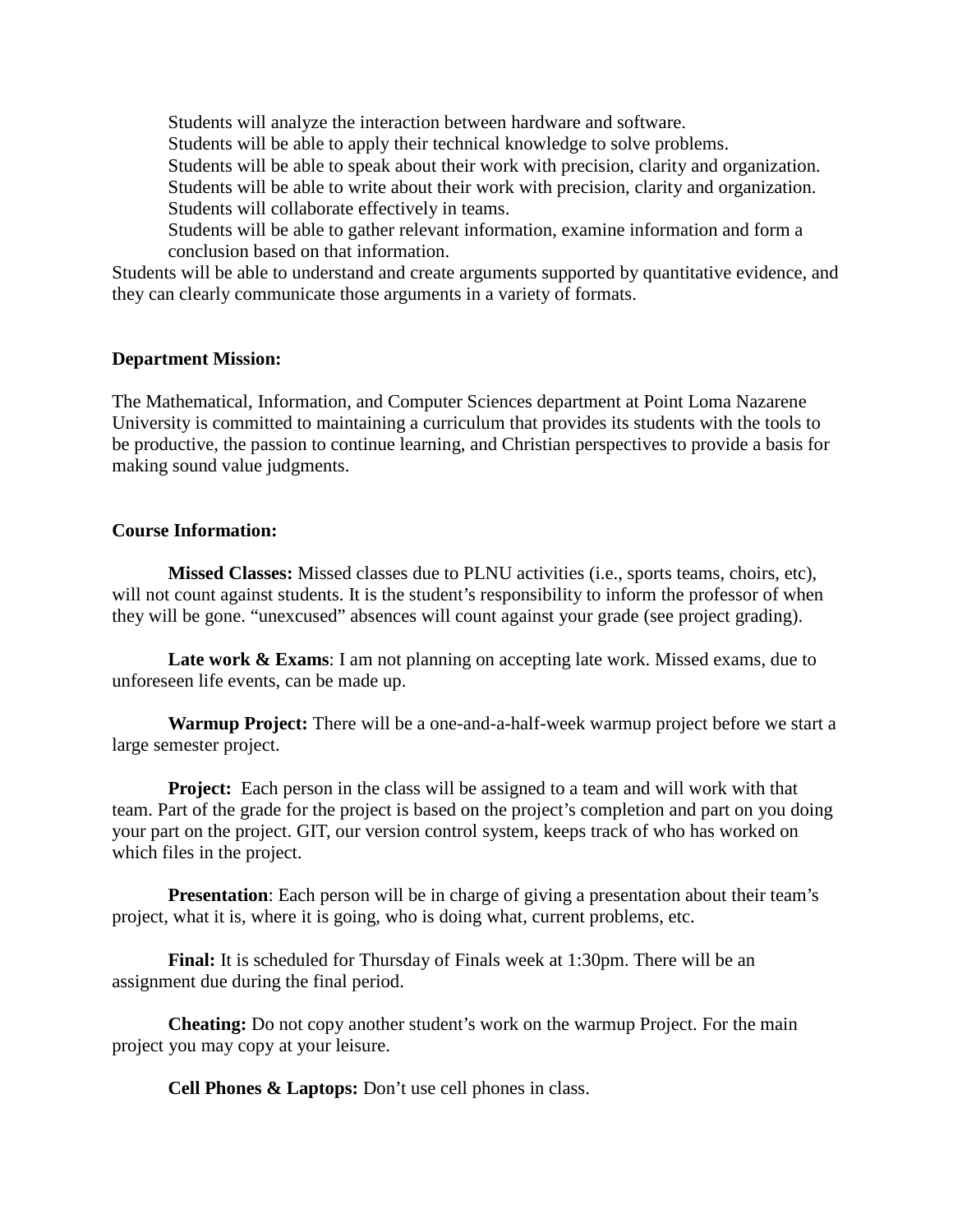#### **Be Courteous and Respectful.**

| Grading:                         |     |
|----------------------------------|-----|
| Project                          | 65% |
| Presentation                     | 15% |
| Warmup Project                   | 10% |
| <b>Project Review Assignment</b> | 10% |

| Grading scale |       |
|---------------|-------|
| $93 - 100\%$  | A     |
| $90 - 92%$    | $A -$ |
| $87 - 89%$    | $B+$  |
| $83 - 86%$    | B.    |
| $80 - 82%$    | B-    |
| $77 - 79%$    | C+    |
| $73 - 76%$    | C     |
| $70 - 72%$    | C-    |
| $67 - 69%$    | $D+$  |
| $63 - 67%$    | D     |
| $60 - 62%$    | D-    |
| $0 - 59\%$    | F     |

# **PLNU Policies**

# **Attendance:**

Attendance is expected at each class session. In the event of an absence you are responsible for the material covered in class and the assignments given that day.

Regular and punctual attendance at all classes is considered essential to optimum academic achievement. If the student is absent from more than 10 percent of class meetings, the faculty member can file a written report which may result in de-enrollment. If the absences exceed 20 percent, the student may be de-enrolled without notice until the university drop date or, after that date, receive the appropriate grade for their work and participation. See [http://catalog.pointloma.edu/content.php?catoid=24&navoid=1581#Class\\_Attendance](http://catalog.pointloma.edu/content.php?catoid=24&navoid=1581#Class_Attendance) in the

Undergraduate Academic Catalog.

#### **Class Enrollment:**

It is the student's responsibility to maintain his/her class schedule. Should the need arise to drop this course (personal emergencies, poor performance, etc.), the student has the responsibility to follow through (provided the drop date meets the stated calendar deadline established by the university), not the instructor. Simply ceasing to attend this course or failing to follow through to arrange for a change of registration (drop/add) may easily result in a grade of F on the official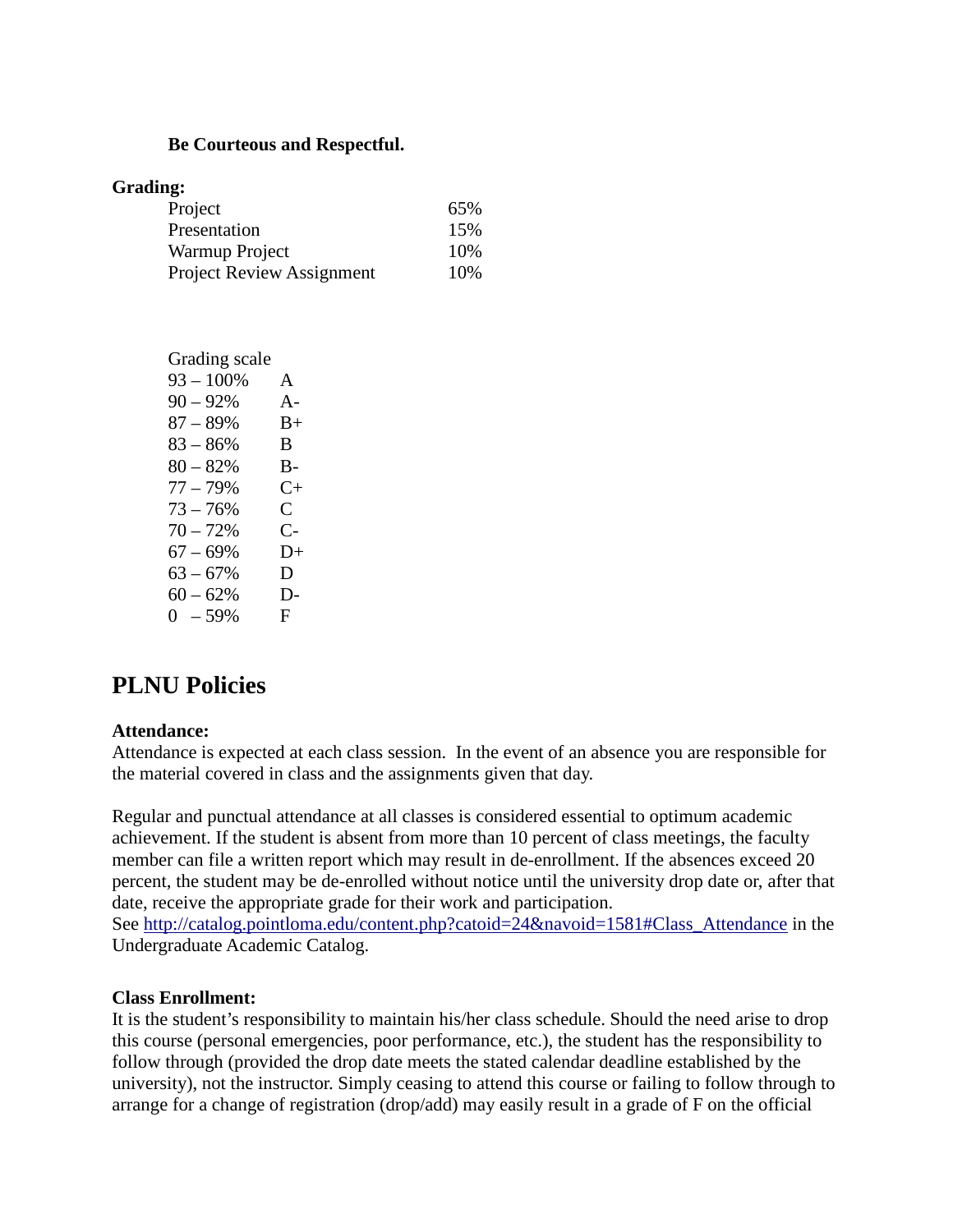# transcript.

# **Academic Accommodations:**

If you have a diagnosed disability, please contact PLNU's Disability Resource Center (DRC) within the first two weeks of class to demonstrate need and to register for accommodation by phone at 619-849-2486 or by e-mail at [DRC@pointloma.edu.](mailto:DRC@pointloma.edu) See [Disability Resource Center](http://www.pointloma.edu/experience/offices/administrative-offices/academic-advising-office/disability-resource-center) for additional information. For more details see the PLNU

catalog: [http://catalog.pointloma.edu/content.php?catoid=24&navoid=1581#Academic\\_Accomm](http://catalog.pointloma.edu/content.php?catoid=24&navoid=1581#Academic_Accommodations) [odations](http://catalog.pointloma.edu/content.php?catoid=24&navoid=1581#Academic_Accommodations) 

Students with learning disabilities who may need accommodations should discuss options with the instructor during the first two weeks of class.

# **Academic Honesty:**

Students should demonstrate academic honesty by doing original work and by giving appropriate credit to the ideas of others. Academic dishonesty is the act of presenting information, ideas, and/or concepts as one's own when in reality they are the results of another person's creativity and effort. A faculty member who believes a situation involving academic dishonesty has been detected may assign a failing grade for that assignment or examination, or, depending on the seriousness of the offense, for the course. Faculty should follow and students may appeal using the procedure in the university Catalog.

See [http://catalog.pointloma.edu/content.php?catoid=24&navoid=1581#Academic\\_Honesty](http://catalog.pointloma.edu/content.php?catoid=24&navoid=1581#Academic_Honesty) for definitions of kinds of academic dishonesty and for further policy information.

# **Final Exam: Thursday of Finals week at 1:30pm**

The final exam date and time is set by the university at the beginning of the semester and may not be changed by the instructor. This schedule can be found on the university website and in the course calendar. No requests for early examinations will be approved. Only in the case that a student is required to take three exams during the same day of finals week, is an instructor authorized to consider changing the exam date and time for that particular student.

# **Copyright Protected Materials:**

Point Loma Nazarene University, as a non-profit educational institution, is entitled by law to use materials protected by the US Copyright Act for classroom education. Any use of those materials outside the class may violate the law.

# **Credit Hour:**

In the interest of providing sufficient time to accomplish the stated course learning outcomes, this class meets the PLNU credit hour policy for a 3 unit class delivered over 15 weeks. Specific details about how the class meets the credit hour requirements can be provided upon request.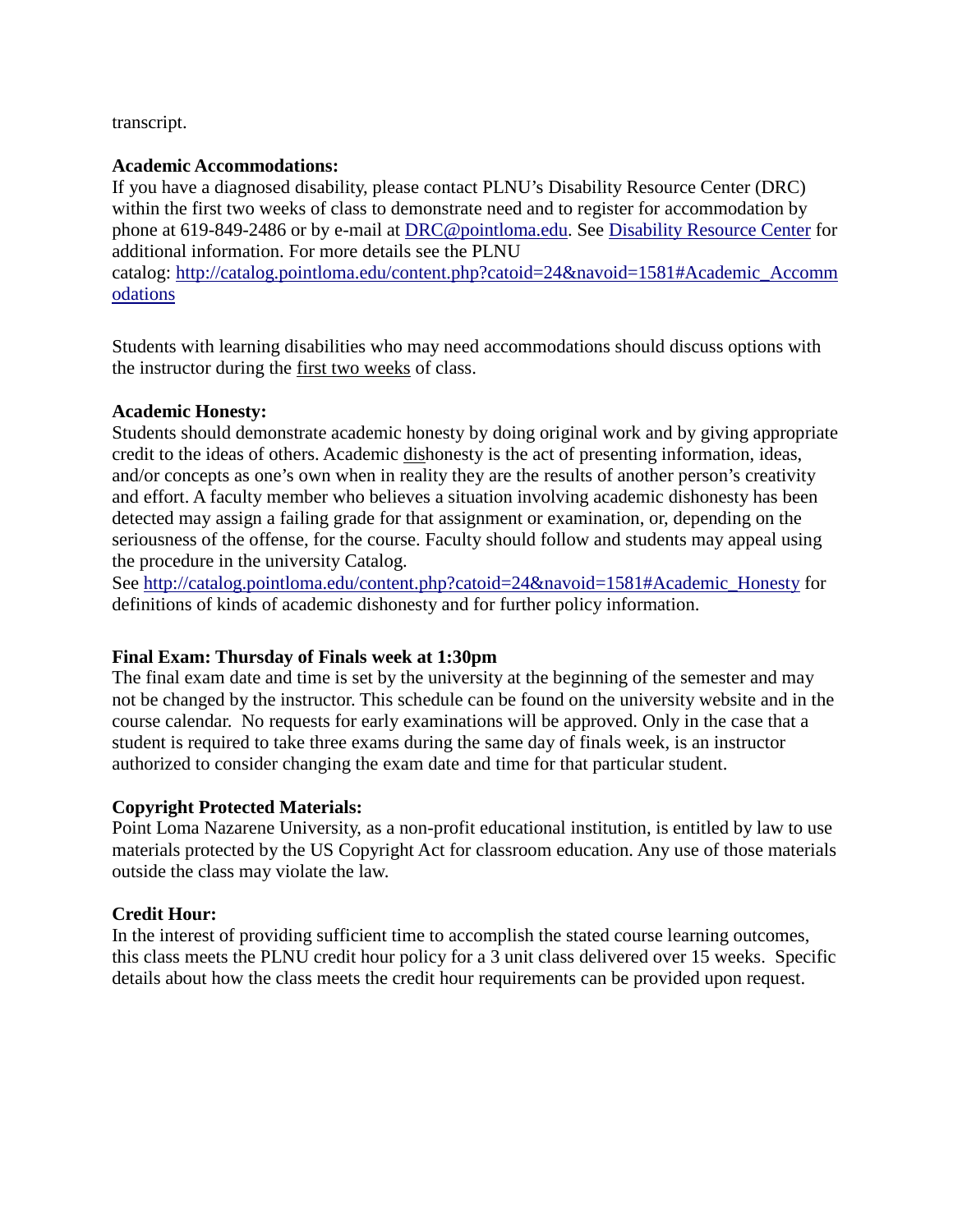| <b>Schedule</b>   |                       |          |                         |                |
|-------------------|-----------------------|----------|-------------------------|----------------|
| Monday            | Tuesday               | Weds     | Thu                     | Friday         |
| Jan: 9            | 10 (it's a Monday!)   | 11       | 12                      | 13             |
|                   |                       |          | Intro – Warm up project |                |
|                   |                       |          | team choices            |                |
| 16 (no class)     | 17                    | 18       | 19                      | 20             |
|                   | Remedial SE - Version |          | Remedial $SE - Agile$ , |                |
|                   | control               |          | User stories            |                |
|                   |                       |          |                         |                |
| 23                | 24                    | 25       | 26                      | 27             |
|                   | Warm up project end,  |          | Project start           |                |
|                   | Project team and      |          |                         |                |
|                   | choices               |          |                         |                |
| 30                | 31                    | Feb: 1   | $\overline{2}$          | 3              |
|                   | How to do a good      |          |                         |                |
|                   | presentation          |          |                         |                |
|                   |                       |          |                         |                |
| 6                 | $\overline{7}$        | 8        | 9                       | 10             |
|                   | Presentation 1        |          | Presentation 2          |                |
| 13                | 14                    | 15       | 16                      | 17             |
|                   | Presentation 3        |          | Presentation 4          |                |
| 20                | 21                    | 22       | 23                      | 24             |
|                   | Presentation 5        |          | Presentation 6 & 7      |                |
| 27                | 28                    | March 1  | $\overline{2}$          | $\overline{3}$ |
| <b>NDSS</b>       | <b>NDSS</b>           | Birthday | <b>End Iteration 1</b>  |                |
|                   |                       |          |                         |                |
| March: 6          | 7 (spring break)      | 8        | 9 (spring break)        | 10             |
| 13                | 14                    | 15       | 16                      | 17             |
|                   | Presentation 8 & 9    |          | Presentation 10         |                |
| 20                | 21                    | 22       | 23                      | 24             |
|                   | Presentation 11       |          | Presentation 12         |                |
| 27                | 28                    | 29       | 30                      | 31             |
|                   | Presentation 13       |          | Presentation 14         |                |
| April: 3          | 4                     | 5        | 6                       | $\overline{7}$ |
|                   | Presentation 15       |          | Presentation 16         |                |
| 10                | 11                    | 12       | 13 (Easter break)       | 14             |
|                   | Presentation 17       |          |                         |                |
| 17 (Easter break) | 18                    | 19       | 20                      | 21             |
|                   | Presentation 18 & 19  |          | Presentation 20 & 21    |                |